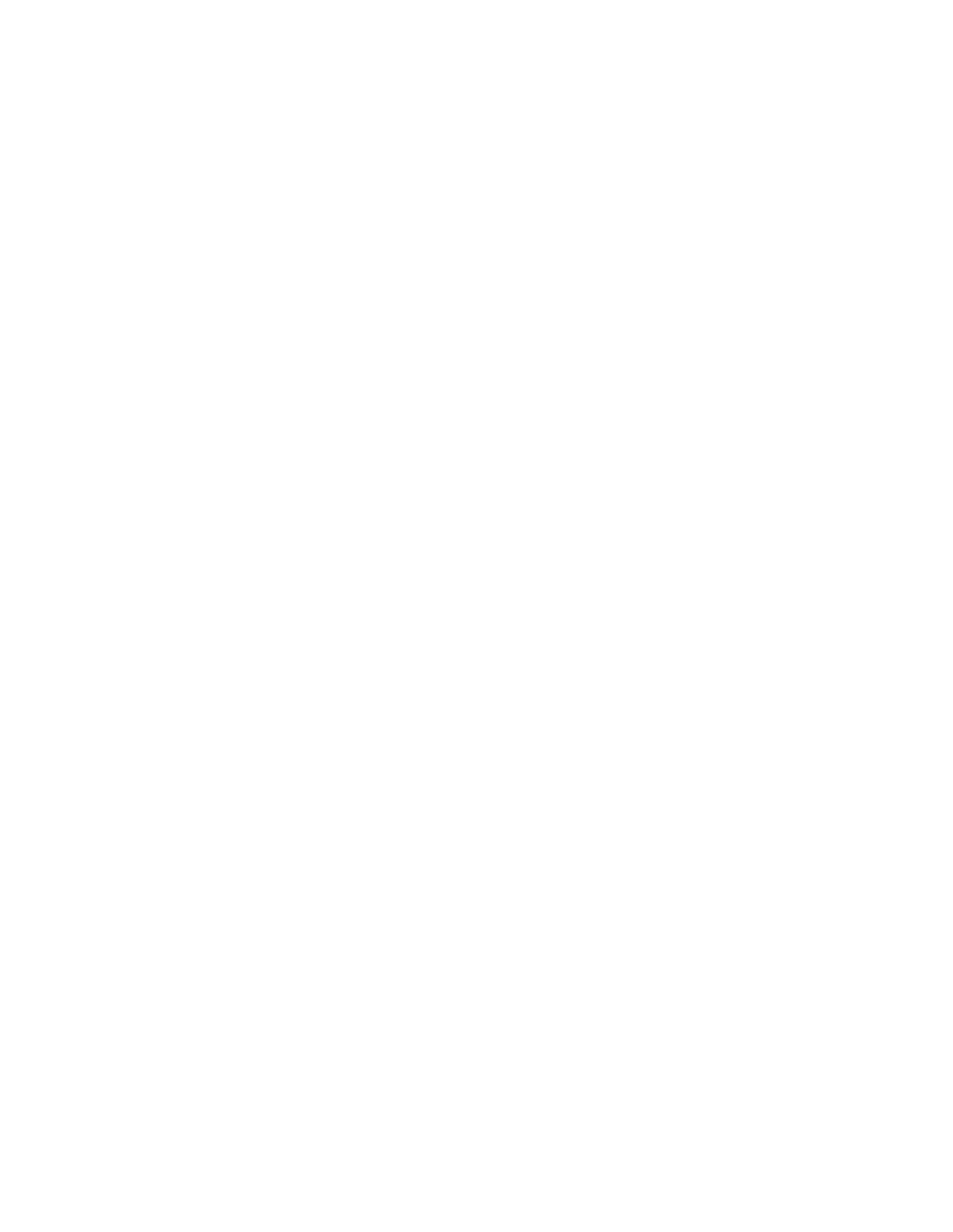## Applied Mathematics, Ordinary Differential Equations Preliminary Exam—May 2019 May 15, 2019 9am-1pm

1. (5 Points)

(a) Prove that the following problem has a unique solution

$$
\dot{x}(t) = ix(t), \qquad x(0) = 1.
$$

(b) Prove Euler's formula

$$
e^{it} = \cos(t) + i\sin(t).
$$

2. (10 Points) Consider the ecological model

$$
\dot{x} = x(1 - x + \alpha y)
$$
  
\n
$$
\dot{y} = y(1 - 2y + \beta x),
$$

where x and y represent the population of two distinct species, assumed to be equal to  $x_0$ and  $y_0$  at  $t = 0$ .

(a) Describe the interactions between the two species in the following cases:

i.  $\alpha < 0$  and  $\beta > 0$ 

- ii.  $\alpha < 0$  and  $\beta < 0$
- iii.  $\alpha > 0$  and  $\beta > 0$ .
- (b) Reformulate the above problem in the form

$$
X = F(X), \qquad X(0) = X_0
$$

and compute the Jacobian of F.

- (c) Prove that for any  $\alpha$  and  $\beta$ , the above system has a unique solution.
- (d) For what follows, consider the case  $\alpha = \beta = 1$ . Find the stationary points and discuss their stability.
- (e) Sketch the phase diagram of the linearized problem around each stationary point.
- (f) Explain why you can sketch the phase diagram of the full system from the ones of the linearized problem and sketch it.
- (g) Describe the asymptotic behavior of the solution and compare it to your answer. Is it consistent with your interpretation in a) iii. above?
- 3. (10 Points) Consider a string of length 1 in a two-dimensional space (xy plane) tied between the points  $x = 0$  and  $x = 1$  and free to move at any point  $x \in (0, 1)$ . Denote  $h(x, t)$  its local height (in the y-direction) at  $(x, t)$ . The dynamics of this string is governed by the vibrating string equation

$$
\frac{\partial^2 h(x,t)}{\partial t^2} - c^2 \frac{\partial^2 h(x,t)}{\partial x^2} = 0,\tag{1}
$$

where  $c$  is the wave speed. The initial and boundary conditions are

$$
h(x, 0) = h_0(x), \qquad h(0) = h(1) = 0,
$$

respectively. We are interested in finding the solution of the above PDE using ODE theory only.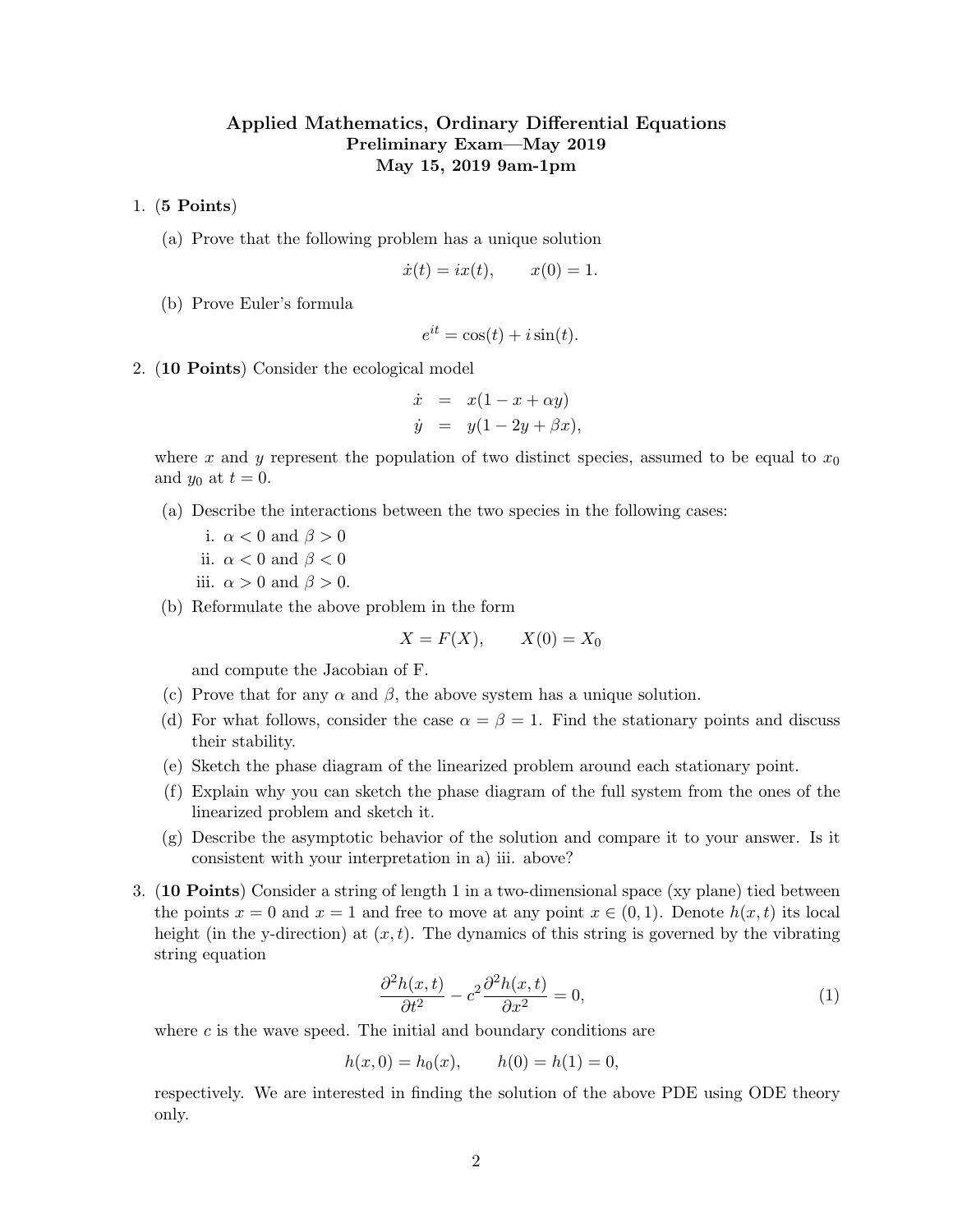(a) We seek general solutions of the form

$$
h(x,t) = f(x)g(t).
$$

Prove that for any such solution, the ratios  $\frac{f''(x)}{f(x)}$  $\frac{f''(x)}{f(x)}$  and  $\frac{g''(t)}{c^2g(t)}$  $rac{g''(t)}{c^2g(t)}$  are equal to the same real constant  $\lambda \in \mathbb{R}$ . We will assume that  $\lambda \neq 0$ .

- (b) Write two second-order ODEs for  $f(x)$  and  $g(t)$  involving  $\lambda$ . What are the initial condition for  $g(t)$  and boundary conditions for  $f(x)$ ?
- (c) Consider the case  $\lambda > 0$ . Find the general form of  $f(x)$ . Apply the boundary conditions and show that the only possible solution is  $f(x) = 0$ .
- (d) For what follows, assume  $\lambda < 0$ . Find the general form of  $f(x)$ . Apply the boundary conditions and show that there exist a non-zero  $f(x)$  if and only if  $\lambda = n^2 \pi^2$  where  $n \in \mathbb{R}$ .
- (e) Let  $\lambda_n = n^2 \pi^2$ . For each  $\lambda_n$  write down a generate solution of the PDE equation (1) in the form  $h_n(x,t) = f_n(x)g_n(t)$  (do not worry about the initial condition). Make sure to show the expressions for  $f_n(x)$  are  $g_n(t)$ .
- (f) Prove that  $\forall \alpha_n, n = 1, \ldots, N$

$$
h(x,t) = \sum_{n=1}^{N} \alpha_n h_n(x,t),
$$

satisfies the vibrating string equation.

- $(g)$  Can we conclude that we have found the general form of the solution to the above PDE problem? Explain why.
- 4. (7 Points) Consider the differential equation below for the function  $y(x)$ :

$$
x^2\frac{d^2y}{dx^2} + x\frac{dy}{dx} + y = x
$$

(a) Use the following transformation of the independent variable  $x = e^t$  to arrive to the following differential equation in  $y(t)$ 

$$
y'' + y = e^t. \tag{2}
$$

- (b) Give a particular solution to the resulting equation in terms of  $y(t)$  and in terms of  $y(x)$ .
- (c) Give the solution to the homogeneous version of this equation, in terms of  $y(x)$ .
- (d) Give the general solution to this equation.
- 5. (8 Points) Suppose a nonlinear system for the functions  $z_x(t)$  and  $z_y(t)$  has 4 stationary points: A: $(0, 0)$ , B: $(1, 0)$ , C: $(0, 2)$ , and D: $(4, 3)$ . Their respective eigenvalues and eigenvectors are given below. Sketch its phase portrait.

A: 
$$
\lambda_1 = 1
$$
,  $\mathbf{v}_1 = (0, 1)$ ,  $\lambda_2 = 3$ ,  $\mathbf{v}_2 = (1, 0)$ .  
\nB:  $\lambda_1 = -2$ ,  $\mathbf{v}_1 = (1, 0)$ ,  $\lambda_2 = 1$ ,  $\mathbf{v}_2 = (1, 1)$ .  
\nC:  $\lambda_1 = -1$ ,  $\mathbf{v}_1 = (0, 1)$ ,  $\lambda_2 = 2$ ,  $\mathbf{v}_2 = (2, 1)$ .  
\nD:  $\lambda_1 = -1 + 3i$ ,  $\mathbf{v}_1 = (1, i)$ ,  $\lambda_2 = -1 - 3i$ ,  $\mathbf{v}_2 = (1, -i)$ , and at  $z_x = 4$ ,  $z_y = 3.001$ ,  $z'_x > 0$ .